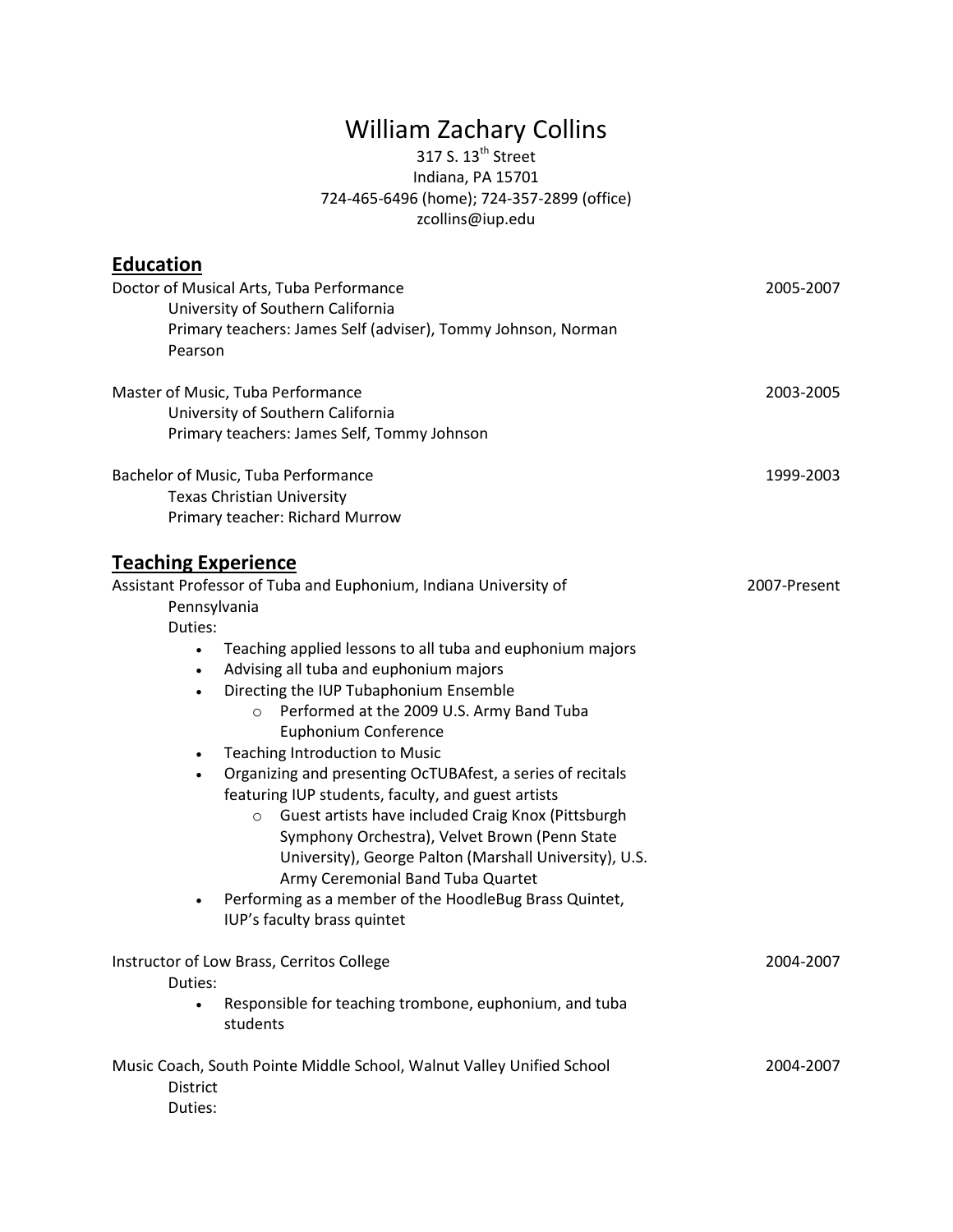| Teaching sixth through eighth grade tuba students in section<br>$\bullet$<br>settings during the school day<br>Teaching after school private lessons<br>$\bullet$<br>Leading student brass chamber music groups<br>$\bullet$<br>Teaching a two-week summer brass camp for the middle<br>$\bullet$<br>school students |                          |
|----------------------------------------------------------------------------------------------------------------------------------------------------------------------------------------------------------------------------------------------------------------------------------------------------------------------|--------------------------|
| Private Lesson Instructor, Keller Independent School District                                                                                                                                                                                                                                                        | 1999-2003                |
| Private Lesson Instructor, Grapevine/Colleyville Independent School District                                                                                                                                                                                                                                         | 2001                     |
| Private Lesson Instructor, Birdville Independent School District                                                                                                                                                                                                                                                     | 1999-2000                |
| <u>Performance Experience</u>                                                                                                                                                                                                                                                                                        |                          |
| Principal Tuba, Johnstown Symphony Orchestra                                                                                                                                                                                                                                                                         | 2007-Present             |
| HoodleBug Brass Quintet                                                                                                                                                                                                                                                                                              | 2007-Present             |
| Substitute Tuba and Soloist, West Virginia Symphony                                                                                                                                                                                                                                                                  | April 2009               |
| Guest Soloist, Ohio University                                                                                                                                                                                                                                                                                       | <b>March 2009</b>        |
| <b>Guest Soloist, Marshall University</b>                                                                                                                                                                                                                                                                            | <b>March 2009</b>        |
| Guest Artist, International Tuba Euphonium Conference                                                                                                                                                                                                                                                                | <b>June 2008</b>         |
| Guest Soloist, IUP Concert Band                                                                                                                                                                                                                                                                                      | December 2007            |
| Guest Artist, Southwest Chamber Music                                                                                                                                                                                                                                                                                | October 2007             |
| Performed on a recital featuring the music of composer, William                                                                                                                                                                                                                                                      |                          |
| Kraft. Positively reviewed by the Los Angeles Times.                                                                                                                                                                                                                                                                 |                          |
| Principal Tuba, American Youth Symphony                                                                                                                                                                                                                                                                              | 2005-2007                |
| Substitute Tuba, Los Angeles Philharmonic                                                                                                                                                                                                                                                                            | May 2007, July 2006      |
| Substitute Tuba, Riverside Philharmonic                                                                                                                                                                                                                                                                              | May 2007                 |
| Substitute Tuba, Santa Barbara Symphony Orchestra                                                                                                                                                                                                                                                                    | February 2007            |
| Tuba, Henry Mancini Institute Alumni Orchestra                                                                                                                                                                                                                                                                       | 2006-2007                |
| Substitute Tuba, Brass Pacifica                                                                                                                                                                                                                                                                                      | 2006-2007                |
| Substitute Tuba, Pasadena Pops Orchestra                                                                                                                                                                                                                                                                             | September 2006           |
| Substitute Tuba, Monterey Symphony Orchestra                                                                                                                                                                                                                                                                         | September 2006           |
| Tuba, Festival Orchestra, San Luis Obispo Mozart Festival                                                                                                                                                                                                                                                            | <b>July 2005</b>         |
| Principal Tuba, Young Musicians' Foundation Debut Orchestra                                                                                                                                                                                                                                                          | 2004-2005                |
|                                                                                                                                                                                                                                                                                                                      |                          |
| Substitute Tuba, Young Musicians' Foundation Debut Orchestra                                                                                                                                                                                                                                                         | 2003-2004                |
| Substitute Tuba, Dallas Wind Symphony                                                                                                                                                                                                                                                                                | April 2002               |
| Substitute Tuba, Texas Chamber Orchestra                                                                                                                                                                                                                                                                             | <b>March 2002</b>        |
| Substitute Tuba, Texas Wind Symphony                                                                                                                                                                                                                                                                                 | July 2001, December 1999 |
| <u>Recording Experience</u>                                                                                                                                                                                                                                                                                          |                          |
| Off the Trac's, HoodleBug Brass                                                                                                                                                                                                                                                                                      | Fall 2009                |
| Leroy Anderson: The Phantom Regiment and Other Tales, Keystone Wind<br>Ensemble                                                                                                                                                                                                                                      | <b>June 2008</b>         |
| "Encounters II for Solo Tuba," William Kraft<br>Recording to be released by Southwest Chamber Music in July 2009                                                                                                                                                                                                     | October 2007             |
| The Composer's Voice: Ron Nelson, Keystone Wind Ensemble                                                                                                                                                                                                                                                             | June 2007                |
|                                                                                                                                                                                                                                                                                                                      |                          |

*Live Free or Die Hard*, Motion Picture, Marco Beltrami

May 2007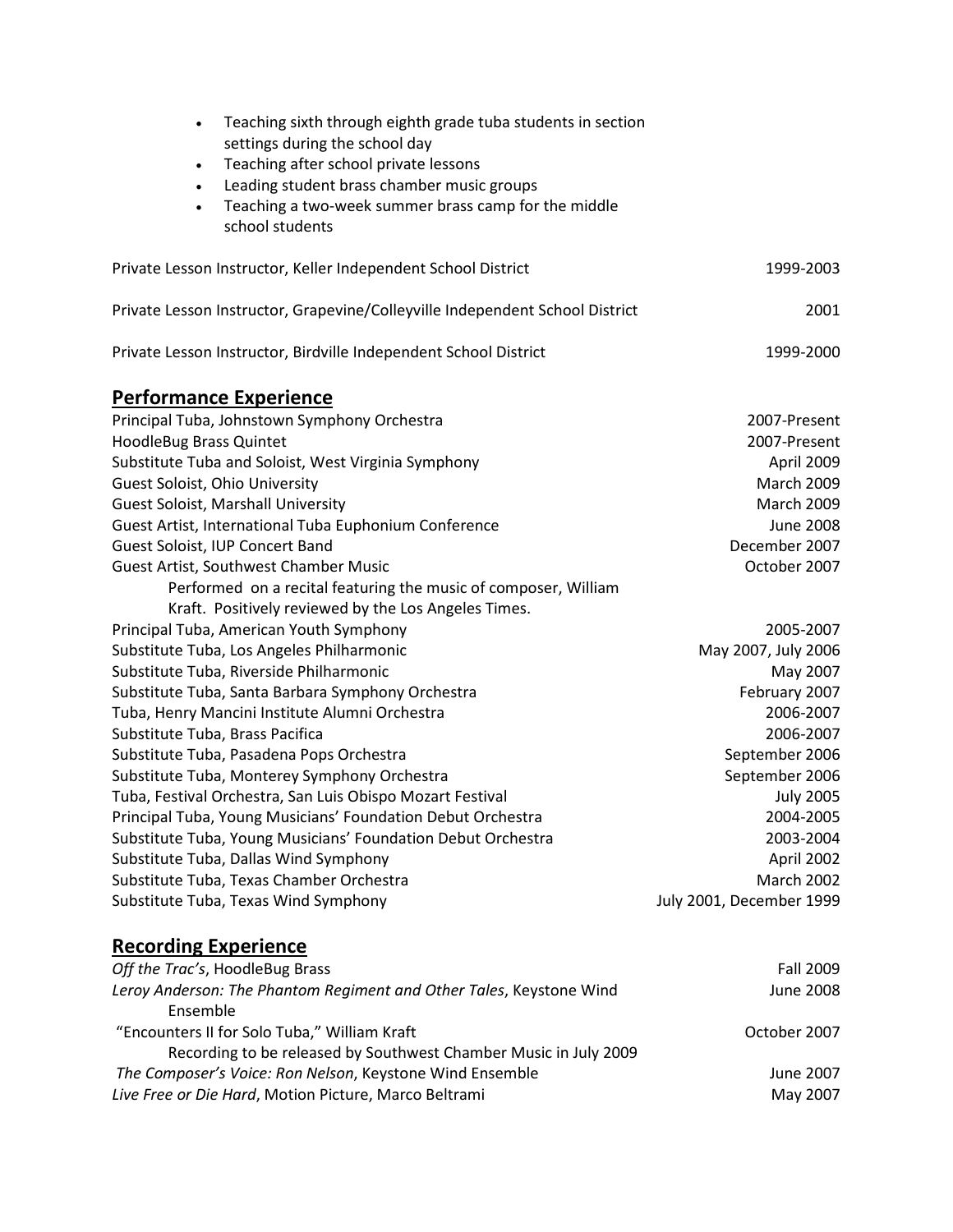| Spider-Man 3, Motion Picture, Chris Young                             | April 2007          |
|-----------------------------------------------------------------------|---------------------|
| Pirates of the Caribbean: At World's End, Motion Picture, Hans Zimmer | April 2007          |
| Gracie, Motion Picture, Mark Isham                                    | April 2007          |
| "Throw Me Away," Korn, Tonight Show with Jay Leno                     | <b>March 2007</b>   |
| Are We Done Yet, Motion Picture, Teddy Castelucci                     | February-March 2007 |
| Wild Hogs, Motion Picture, Teddy Castelucci                           | February 2007       |
| Next, Motion Picture, Mark isham                                      | November 2006       |
| "Army Strong" Commercials, Mark Isham                                 | October 2006        |
| Bobby, Motion Picture, Mark Isham                                     | October 2006        |
| Cinderella III, Joel McNeely                                          | August 2006         |
| A Soulful Christmas, CD, Brian Culbertson                             | December 2006       |
| Elevation, CD, Henry Mancini Big Band                                 | September 2006      |
| 2007 GRAMMY Nominated, Best Instrumental Composition, Best            |                     |
| Instrumental Arrangement                                              |                     |
| Rocky Balboa, Motion Picture, Bill Conti                              | <b>July 2006</b>    |
| X-Men 3, Motion Picture, John Powell                                  | April 2006          |
| Happiness, Film, Robert Litton                                        | December 2005       |
| <b>Compositions and Arrangements</b>                                  |                     |

| "Chaconne and Dance," Original composition for tuba euphonium trio           | 2009 |
|------------------------------------------------------------------------------|------|
| "Allegretto" from Symphony No. 7, Arrangement of Beethoven composition       | 2008 |
| for eight-part tuba ensemble                                                 |      |
| "Can't Buy Me Love," Arrangement of Lennon/McCartney song for tuba           | 2008 |
| quartet                                                                      |      |
| "I'll Follow the Sun," Arrangement of Lennon/McCartney song for six-part     | 2008 |
| tuba ensemble                                                                |      |
| "You've Got to Hide Your Love Away," Arrangement of Lennon/McCartney         | 2008 |
| song for six-part tuba ensemble                                              |      |
| "Against All Odds," Arrangement of Phil Collins/Postal Service song for tuba | 2008 |
| quartet                                                                      | 2008 |
| "Such Great Heights," Arrangement of Postal Service song for tuba quartet    | 2008 |
| "Polkarama," Arrangement of Al Yankovic song for tuba quartet                | 2008 |
| "Cruda Amarilli," Arrangement of Monteverdi madrigal                         | 2007 |
| "Spider-Man 2: Main Titles," Arrangement of Danny Elfman motion picture      | 2007 |
| score for six-part tuba ensemble                                             |      |
| "Three Emotions for Tuba Ensemble," Original composition for six-part tuba   | 2007 |
| ensemble                                                                     |      |
|                                                                              |      |
| <b>Articles</b>                                                              |      |
| "Jim Self: A Fortunate Musician," ITEA Journal, Vol. 36, No. 3 (Spring 2009) | 2009 |
| "Tribute to Gary Bird," ITEA Journal, Vol. 35, No. 4 (Summer 2008)           | 2008 |
|                                                                              |      |

## **Departmental Service**

| Member, Strategic Planning Committee                                | 2009         |
|---------------------------------------------------------------------|--------------|
| Brass Area Coordinator                                              | 2008-Present |
| Responsible for organization of area functions and dissemination of |              |
| information to brass area faculty                                   |              |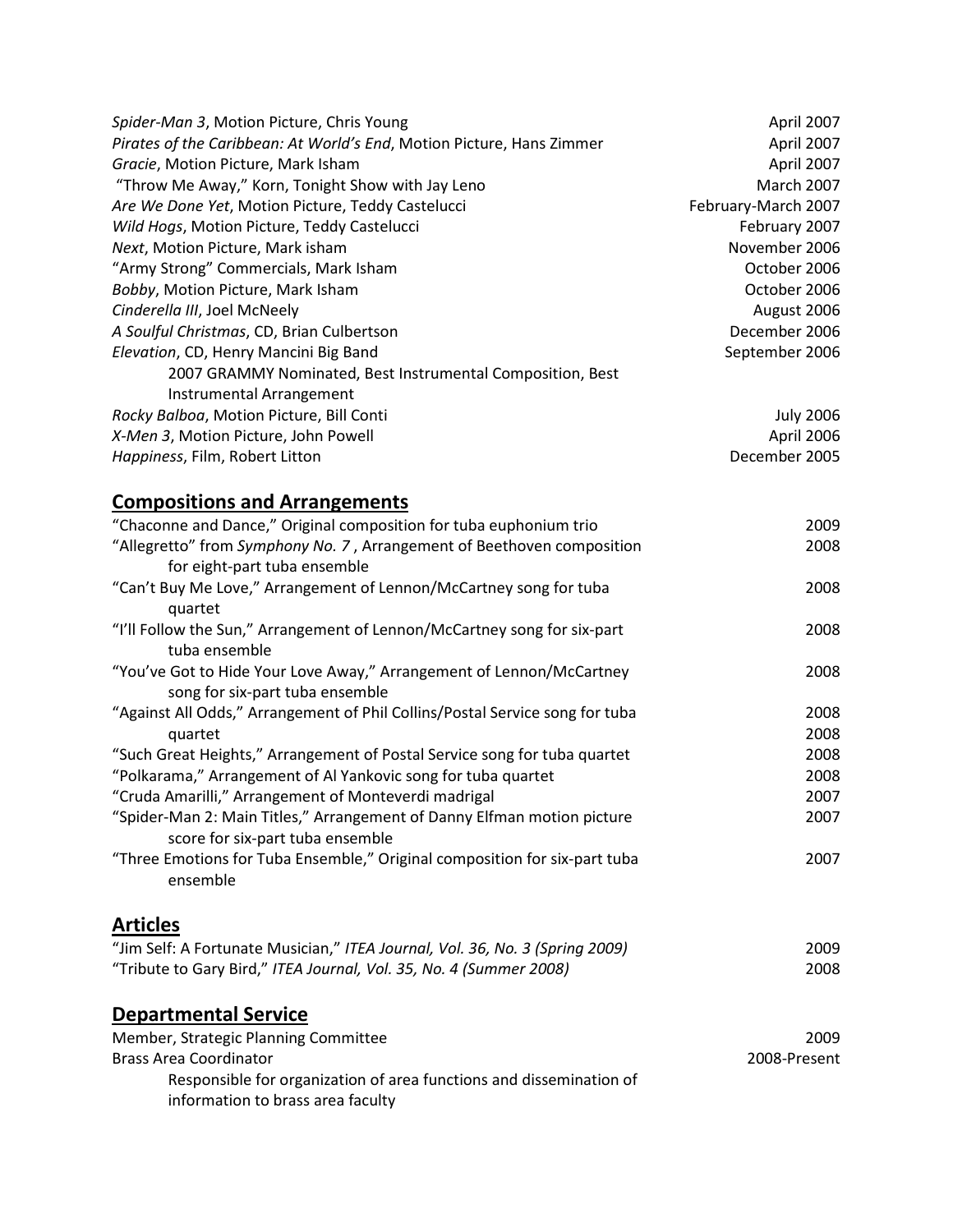| Member, Promotions Committee                                                                  | 2008-Present |
|-----------------------------------------------------------------------------------------------|--------------|
| Member, Scholarship Committee                                                                 | 2008-Present |
| Member, Public Relations/Marketing Committee                                                  | 2008-Present |
| Member, Recruitment and Retention Committee                                                   | 2007-Present |
| Member, International Committee                                                               | 2007-Present |
| Faculty Liaison, Music Living Learning Community                                              | 2007-Present |
| Duties:                                                                                       |              |
| Organize beginning-of-year social event                                                       |              |
| Organize and lead discussion groups                                                           |              |
| Tubist, Keystone Chamber Winds                                                                | 2007-Present |
| Tubist, Keystone Wind Ensemble                                                                | 2007-Present |
| Member, Amenities Committee                                                                   | 2007-2008    |
| <b>University and Inter-University Service</b>                                                |              |
| Project Co-Director, 2010 PASSHE Low Brass Consortium                                         | 2009-2010    |
| Member, IUP University Senate                                                                 | 2009-Present |
| Member, Research Committee                                                                    |              |
| Member, IUP Judicial Board                                                                    | 2008-Present |
| Member, Search Committee, Associate Provost for Academic Programs and                         | 2008-2009    |
| Planning                                                                                      |              |
| <b>Community Service</b>                                                                      |              |
| Director, Indiana, PA MERRY TUBACHRISTMAS                                                     | 2007-Present |
| A national event celebrating the history of the tuba and euphonium                            |              |
|                                                                                               |              |
| <b>Music Awards</b>                                                                           |              |
| Member, Henry Mancini Institute                                                               | 2006         |
| Month-long summer institute based in Los Angeles focusing on                                  |              |
| commercial music. Highlights included recording sessions in                                   |              |
| Warner Bros. and Capitol Records, improvisation lessons, and                                  |              |
| multiple live performances per week.                                                          |              |
| First Prize, Pasadena Showcase House Instrumental Competition                                 | 2006         |
| Instrumental solo competition open to Southern California                                     |              |
| string, woodwind and brass players aged 16-24                                                 |              |
| Semi-Finalist, Fischoff National Chamber Music Competition, Metroplex<br><b>Brass Quintet</b> | 2006         |
| Second Place, Artist Division, Leonard Falcone International Tuba and                         | 2005         |
| Euphonium Festival                                                                            |              |
| International tuba and euphonium solo competition based at                                    |              |
| Blue Lake Fine Arts Camp in Michigan consisting of taped                                      |              |
| preliminary audition and live semifinal and final rounds                                      |              |
| Third Place, Artist Division, Leonard Falcone International Tuba and                          | 2003         |
| Euphonium Festival                                                                            |              |
| Semi-Finalist, International Tuba Euphonium Conference Quartet                                | 2002         |
| Competition, TCU Tuba Quartet                                                                 |              |
| Member, Festival Ensemble Stuttgart                                                           | 2001         |
|                                                                                               |              |